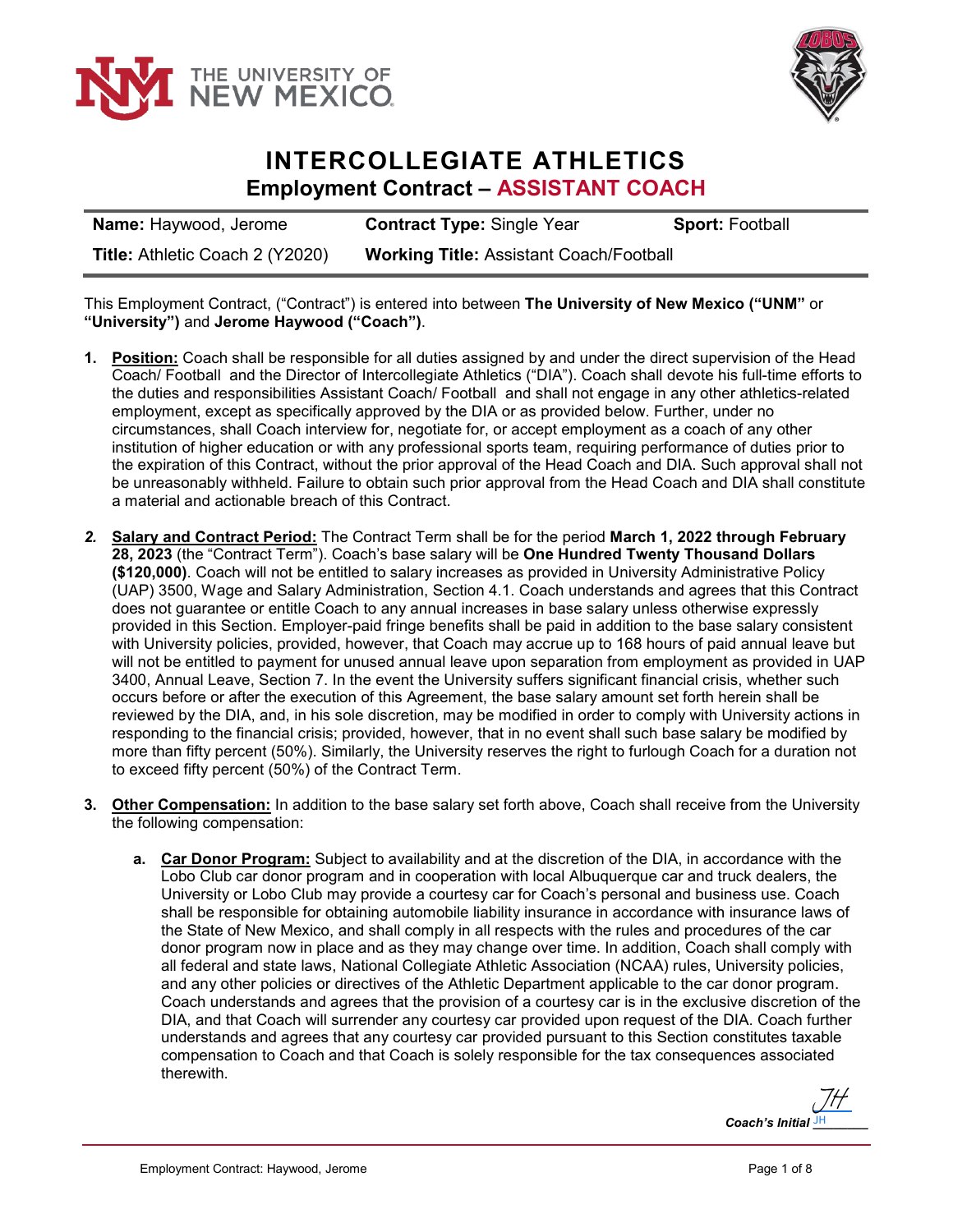**b. Travel:** At the DIA's sole discretion, Coach's spouse or domestic partner (as described in UAP 3790, Domestic Partners) and minor dependent children (together, "Family Members") may be added to the official University travel party for regular season away and post-season games within the continental United States. Travel costs for Family Members (including but not limited to costs of transportation, lodging, food and incidentals) shall be at Coach's expense, unless determined by the DIA, in his sole discretion, that funds and logistics allow for the University to provide for any or all of such costs. Coach understands and agrees that any value received by Coach under this provision likely is taxable compensation to Coach, and that Coach is solely responsible for the tax consequences associated therewith.

Coach understands agrees that all compensation set forth in this Section is subject to compliance with University policies and procedures, the Mountain West Conference (MWC) rules and regulations, and the NCAA policies and procedures.

- **4. Incentive Salary:** An incentive payment is a direct payment over and above the Coach's base salary, in an amount to be determined by the DIA subject to the approval of the University President or designee and subject to availability of funds. Coach is eligible for an incentive payment upon achieving performance criteria established by the DIA in his exclusive discretion, and which are subject to annual review and revision by the DIA. Coach will be eligible for such incentive salary payments after completing the Contract Term in which the incentive is earned. Incentive payments, if any, will be paid no later than **ninety (90)** days after the end of the Contract Term. In order to be eligible for incentive payments under this provision, Coach must be currently employed by the University at the time that the incentive payment is due. Coach understands and agrees that incentive payments, if any, are taxable compensation to Coach and that Coach is solely responsible for the tax consequences associated therewith.
- **5. Independent Income:** Subject to compliance with Athletics Department, University, MWC and NCAA policies, as currently in force and from time to time amended, and with advance written permission of the DIA, Coach may earn other athletics-related income during the period of this Contract only as set forth below. Coach understands and agrees that such activities are independent of Coach's University employment and the University shall have no liability or responsibility for any claims arising therefrom. Coach agrees to indemnify the University and hold it harmless from any claims arising out of any independent contractual or other business and/or employment arrangements with third parties. Coach's advance written requests pursuant to this Section shall include the sources and amounts of any independent income contemplated by this Section. Coach understands and agrees that Coach is solely responsible for any tax liability associated with such activities.

With the written permission of the DIA, Coach may organize and conduct or be employed by a camp, clinic, lessons, or sports league pursuant to the Athletics Department's summer camp policy. Coach understands and agrees to comply with all generally applicable University policies, NCAA and MWC rules, as well as the terms UNM Athletics' Camp Manual Policy and Procedures provided by the UNM Athletics Compliance office. Coach acknowledges that these policies, procedures and rules include, but are not limited to policies and rules regarding: licensing of University logos, trademarks, copyrighted material and the images and likenesses of University students and employees; income reporting; background checks; minors on campus; discrimination and harassment; and the appropriate use of University facilities. These activities are performed in addition to Coach's assigned duties and responsibilities, and shall not interfere with those assigned duties and responsibilities. Coach shall receive no compensation from the University in connection with these activities. Coach understands and agrees that Coach is solely responsible for any tax liability associated with such activities and that the University shall have no liability or responsibility for any claims arising therefrom. Coach shall be responsible for obtaining general liability insurance in accordance with insurance laws of the State of New Mexico, and will name the University as a third-party beneficiary of such insurance policies. Coach agrees to indemnify the University and hold it harmless from any claims arising out of any camprelated activities.

**6. Duties and Responsibilities:** Under the supervision and direction of the Head Coach/ Football and the DIA, Coach shall be responsible for assisting the Head Coach to achieve, in an efficient and effective manner, the

Coach's Initial **JH** [JH](https://secure.na2.echosign.com/verifier?tx=CBJCHBCAABAAQqni6pgw1Y1Ph7gegyfxvWEZZrWKLdkw)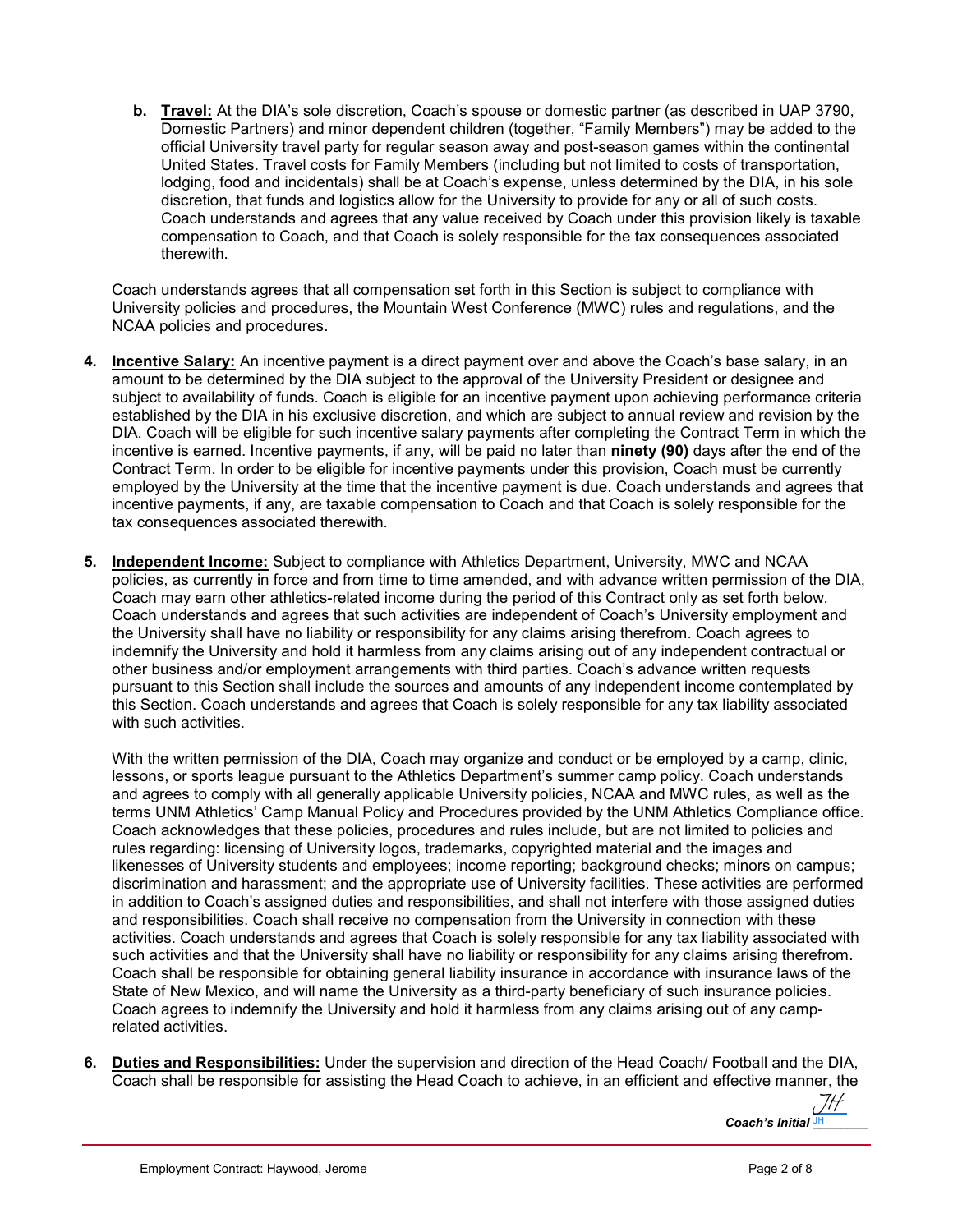goals and objectives of the University's Intercollegiate Football Program and the Department of Intercollegiate Athletics as established by the DIA. Said goals and achievements shall be in concert with the mission of the Department of Intercollegiate Athletics and the University, including the planning development, implementation and maintenance of an NCAA Division I Football program that is characterized by excellence, exemplified by academic achievement and development of character, maturity and a sense of fair play in Football. To that end:

- **a.** Coach shall perform his duties and responsibilities under this Contract to the reasonable satisfaction of the Head Coach and DIA, including but not limited to, assisting the Head Coach in the recruitment of student athletes consistent with all NCAA and MWC regulations, coaching and instruction of student athletes as well as all responsibilities normally associated with and performed by an Assistant Coach to the Head Coach of an NCAA Division I Football program at a member institution of the Mountain West Conference or other major NCAA Division I institution. Coach agrees to maintain a courteous and collegial working relationship with Athletics Department and University staff and faculty. Coach shall perform all duties set forth in this Contract and reasonably assigned by the Head Coach/and DIA including, without limitation, assisting in the development and implementation of recruiting plans and strategies consistent with all applicable NCAA and MWC regulations; and, in general shall be responsible for evaluating, recruiting training conditioning, instructing, supervising, disciplining and coaching student athletes to prepare them to compete in the MWC and against college competition at the national level.
- **b.** Coach shall be responsible for assisting the Head Coach and use his best efforts to ensure that institutional control of the Football program is sustained through the development, implementation and maintenance of a vigorous and effective program for compliance with all NCAA, and MWC regulations and bylaws, and all policies of the University.
- **c.** Coach shall act and speak positively about the University and the University's athletic programs in private and public forums.
- **d.** Coach shall perform his duties and responsibilities while comporting himself at all times in a professional and personal manner consistent with good sportsmanship and with the high moral, ethical and academic standards of the University and the Department, the MWC, and the NCAA.
- **e.** At no time shall Coach be involved in discreditable conduct that is inconsistent with professional standards of the University, or that is seriously prejudicial to the best interests of the University, or that violates the University's mission in a substantive manner.
- **f.** Coach shall exercise due care such that any personnel under his responsibility or supervision shall comport themselves in a similar manner.
- **g.** Coach shall make every reasonable effort to ensure that all student athletes' academic requirements are met in cooperation with and in support of the University faculty and administration.
- **h.** Coach recognizes and supports the importance to the University of its academic policies, standards and requirements and Coach hereby agrees to abide by and support these and any future academic standards adopted by the University, in all aspects of his duties and set forth herein.
- **i.** Coach shall not disclose or use any secret, proprietary, or confidential information about the University or its business affairs or activities, all of which shall be deemed "confidential information," except during the term hereof and then only for the benefit of the University.

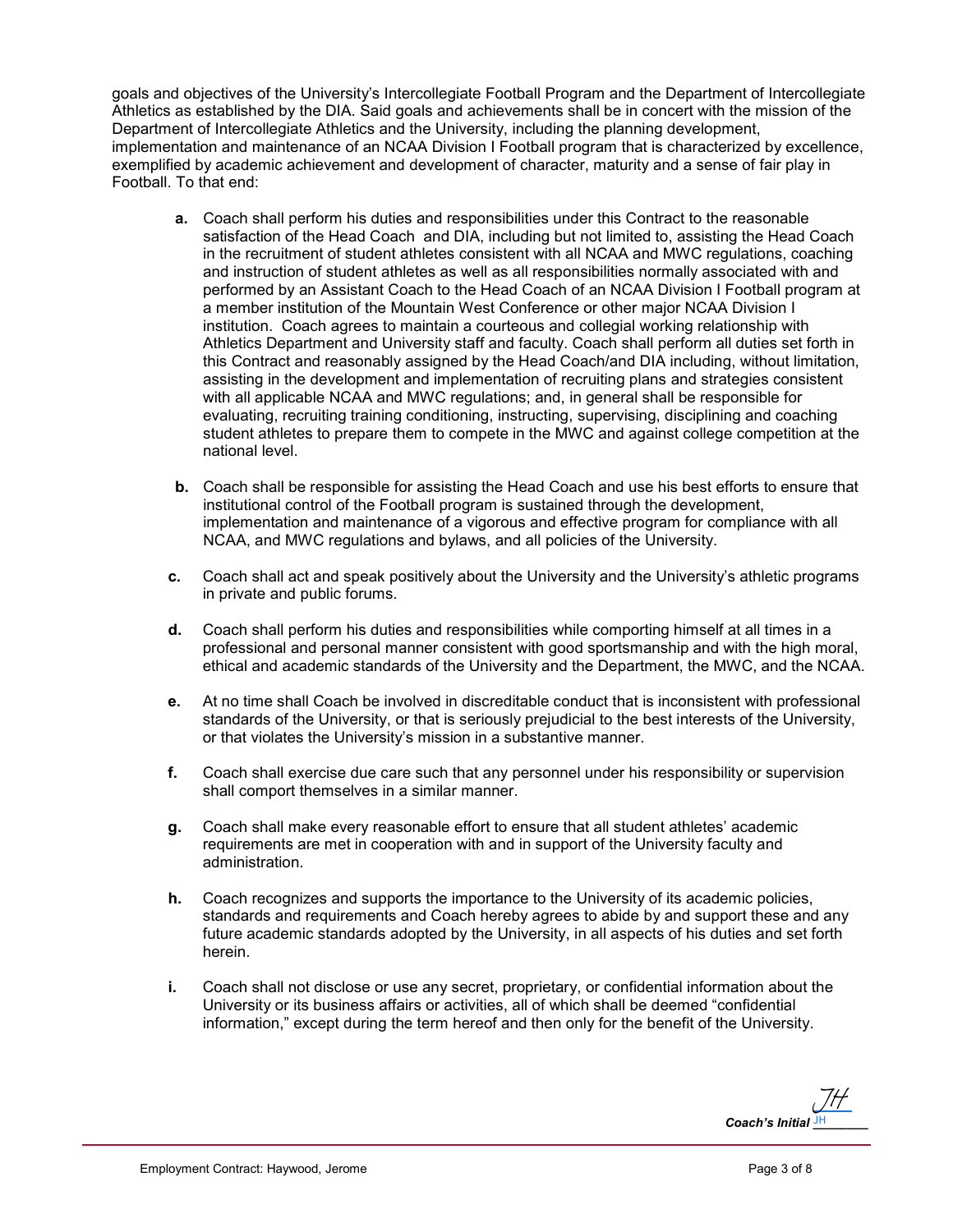- **j.** Coach, as a recognized and notable spokesperson for intercollegiate athletics and education, shall support the University administration mission, policies and decisions, in all of his dealing and activities with the public
- **7. Conduct of Athletics Personnel:** Coach, hired to administer, conduct, and/or coach intercollegiate athletics, shall act with honesty and sportsmanship at all times in promoting the honor and dignity of fair play in the context of the high standards associated with collegiate competitive sports. Coach understands and agrees that honesty and sportsmanship at all times, and the promotion of the honor and dignity of fair play in the context of the high standards associated with collegiate competitive sports, are material to this Contract, and that any conduct that undermines these values may be grounds for discipline, which can include termination for cause in accordance with Section 11.

Coach acknowledges that negative statements concerning the Athletics Department, the University, and the State of New Mexico made to the media or in public may be detrimental to recruiting, fundraising, and the morale of coaches, staff and players in the Football program and other programs of intercollegiate athletics and the reputation of the University. Therefore, Coach agrees that Coach is highly encouraged that whenever appropriate and in a timely manner, will first direct any complaint or criticism that Coach may have of a particular University Sports Program, the Athletics Department or the University to the DIA before directing the complaint or criticism to anyone else. This shall not prohibit Coach from making communications protected by whistleblower laws. Further, Coach shall make reasonable efforts to project a positive image with respect to the University, Athletics Department, and Football Program. Any conduct that disparages the Football Program, Athletics Department or the University may be grounds for discipline, which can include termination for cause in accordance with Section 11.

Coach shall not engage in activities or conduct injurious to the reputation of the University, including without limitation, repeatedly conveying to one person, or conveying to an assembled public group, negative information concerning the University.

- **8. Unethical Conduct:** Coach will refrain from unethical conduct. Unethical conduct may include, but is not limited to, the following examples of misconduct:
	- **a.** Refusal to furnish information relevant to an investigation of a possible violation of an NCAA regulation when requested to do so by the NCAA or the University;
	- **b.** Involvement in arranging for fraudulent academic credit or false transcripts for a prospective or an enrolled student-athlete;
	- **c.** Involvement in offering or providing a prospective or an enrolled student-athlete an improper inducement or extra benefit or improper financial aid;
	- **d.** Furnishing the NCAA or the University false or misleading information concerning Coach's involvement in or knowledge of matters relevant to a possible violation of an NCAA regulation;
	- **e.** Receipt of benefits by Coach for facilitation or arranging a meeting between a student-athlete and an agent, financial advisor, or a representative of an agent or advisor (e.g., "runner");
	- **f.** Refusal to furnish information relevant to an investigation of a possible violation of federal or state law or University policy when requested to do so by lawfully authorized federal or state agents or University officials or when otherwise required to report under University policy; or
	- **g.** Refusal to comply with regulatory or policy requirements, including but not limited to the reporting requirements imposed by the Jeanne Clery Disclosure of Campus Security Policy and Campus Crime Statistics Act, Title IX of the Education Amendments of 1972 (the "Clery Act"), and any and all University policies relating thereto.

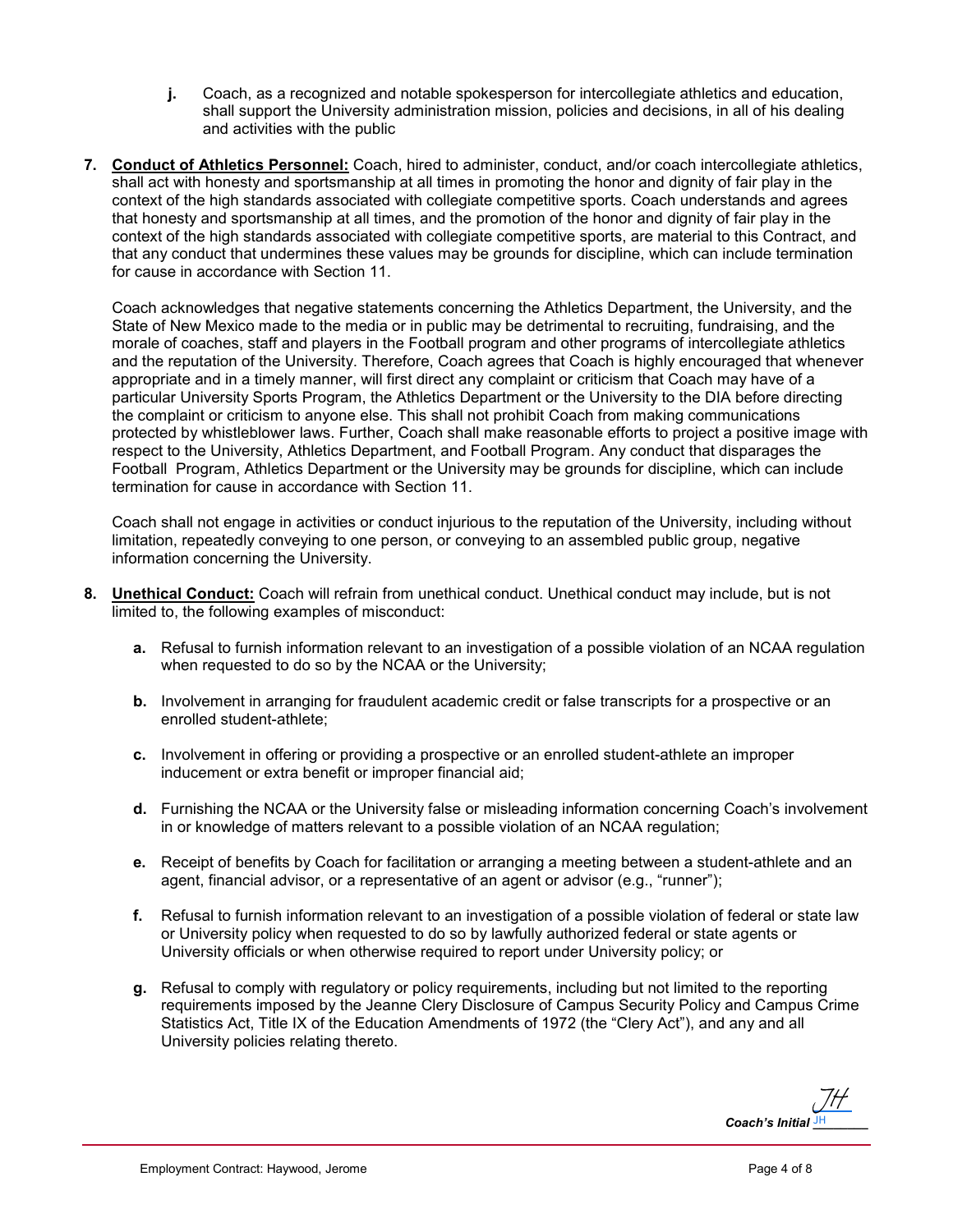Coach's agreement to refrain from unethical conduct is a material term of Coach's employment and this Contract. Coach expressly understands and acknowledges that unethical conduct is sufficient justification for Termination of Contract for Cause as described in Section 11.

**9. Compliance With Laws, Policies, Rules and Regulations:** Coach shall be responsible for being fully knowledgeable of, and being in full compliance with, the policies, rules, and regulations of the University, the MWC, or any other conference with which the University may elect to affiliate, the NCAA (as they are currently in force and as they are amended from time to time), as well as applicable federal laws, including but not limited to the Clery Act; Title IX of the Education Amendments of 1972; applicable New Mexico laws; and University policies regarding crime reporting and sexual harassment, including, but not limited to sexual harassment, sexual misconduct, and sexual violence. Coach shall immediately report any apparent or confirmed violations of the above laws, policies, rules, and regulations occurring in the department to the university's compliance staff, the DIA, or UNM's Division of Human Resources, as well as other University official/departments as may be required by University policy. Upon receiving any information about a person who has experienced sexual misconduct, harassment, sexual assault or other sexual violence, Coach shall also report the information to UNM's Office of Compliance, Ethics and Equal Opportunity (CEEO) within 24 hours, or as soon as reasonably practicable, by calling CEEO at 505-277-5251 or by email at [oeounm@unm.edu.](mailto:oeounm@unm.edu) Failure by Coach to report immediately to the University's athletics compliance staff and, as appropriate the DIA or other responsible University official/department, any alleged violations of University, MWC or NCAA policies, rules or regulations by Coach or, upon becoming aware of violations by any coaches, staff members, student-athletes, or other persons under Coach's supervision that become known to Coach, which failure, in the reasonable opinion of the DIA (i) creates material risk for the University or Program or (ii) negatively affects the University or the Program in a material manner, shall subject Coach to disciplinary or corrective action as set forth in the NCAA enforcement procedure. Such failure to report shall also subject Coach to immediate suspension, at the University's sole discretion, for a period of time without pay, or termination as described in Section 11.

If the University determines that Coach is in violation of MWC or NCAA rules and regulations while employed by the University, or was in violation of NCAA or conference rules and regulations during prior employment at another NCAA member institution, Coach shall be subject to disciplinary or corrective action as set forth in the NCAA enforcement procedure and may be suspended without pay by the University at the University's reasonable discretion for a period of time not to exceed ninety (90) days, or terminated as described in Section 11. If Coach fails to meet his obligations as stated in this Section or fails to complete any Universityrequired training within six (6) months of the beginning of Coach's employment, or otherwise fails or refuses to meet his obligations under any law, regulation, policy or procedure, Coach may be subject to disciplinary action up to and including suspension and termination as described in Section 11.

Coach specifically acknowledges and agrees that Coach's compliance with applicable laws, policies, rules, and regulations are material obligations of this Contract.

- **10. Non-Applicability of University Employment Policies and Due Process Guarantees:** This Contract creates no expectancy of or property interest in continued employment with the University. Accordingly, no provisions of the University Administrative Policy manual (UAP) addressing or governing separation of employment, discipline and contract employees generally are applicable to Coach. No due process guarantees relating to progressive discipline, suspension, discharge, and appeal processes are accorded to Coach under this Contract. All rights, processes and notices afforded to Coach or required from Coach are specifically enumerated under sections 11 through 14 of this Contract.
- **11. Termination of Contract for Cause:** The University reserves the right to immediately terminate this Contract for cause at any time. Cause includes, but is not limited to, violation of any material obligation of Coach under this Contract or any amendments hereto. In addition to a material breach of this Contract, the parties agree that the following non-exclusive list constitutes cause for termination under this Section:
	- **a.** insubordination;

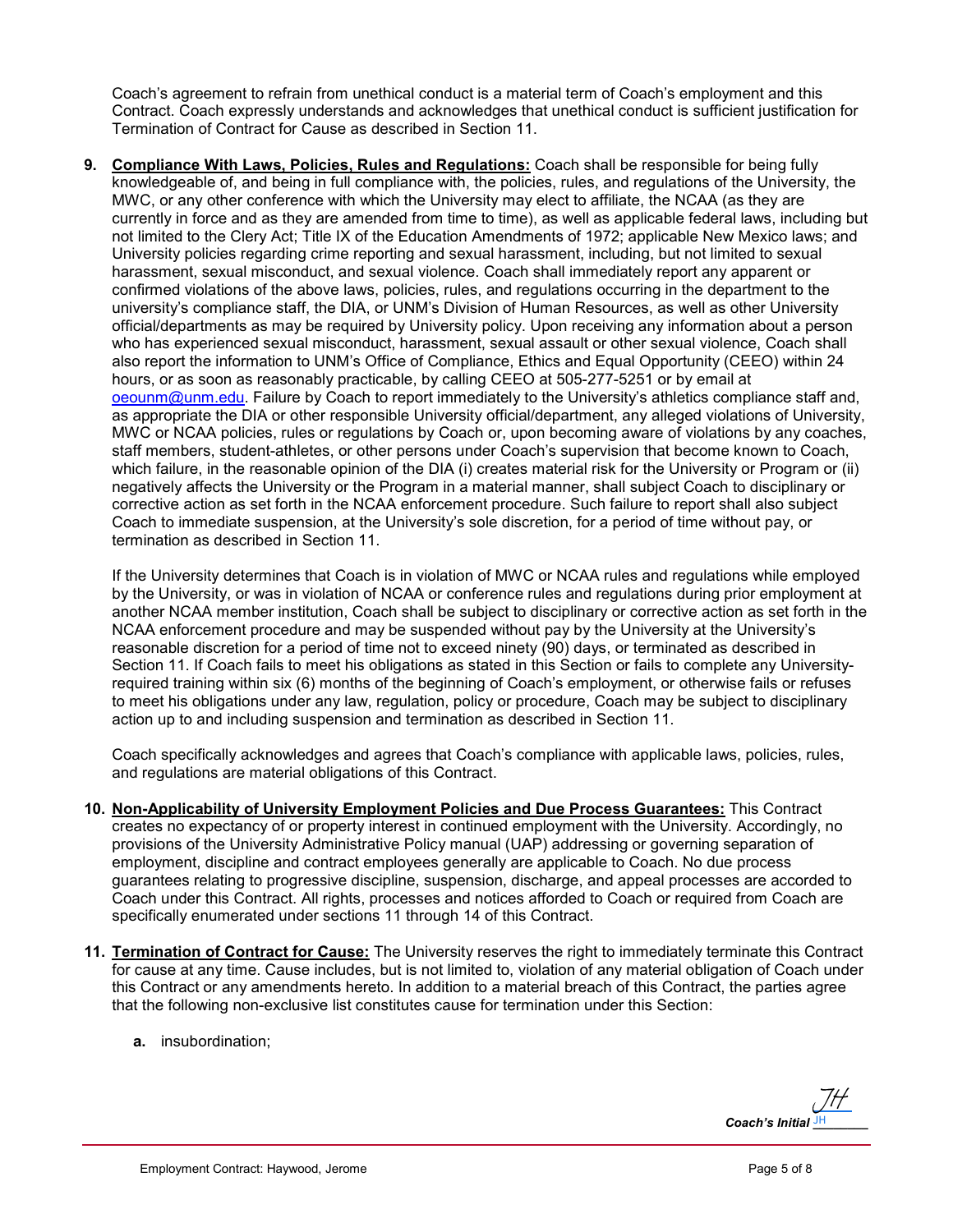- **b.** Coach's neglect of, or failure or refusal to perform, his duties as Assistant Coach in any material respect after receiving written notice of such failure or refusal from the DIA;
- **c.** malfeasance involving misuse of University or donor funds;
- **d.** Coach's failure to comport himself in a manner consistent with good sportsmanship or the moral, ethical or academic standards specified in this Contract or in University policies and regulations;
- **e.** failure of Coach or any other person under his supervision and direction to comply with applicable standards or regulations of the MWC or the NCAA, federal or state law, or University rules, regulations or policies, as amended from time to time, regardless of whether such violation results in the imposition of sanctions or other consequences;
- **f.** Coach's failure to promote an atmosphere of compliance or failure to properly and effectively monitor personnel under his supervision and direction which results in material non-compliance by Coach's personnel, with applicable standards or regulations of the MWC or the NCAA, federal or state law, or University rules, regulations, or policies, as amended from time to time, regardless of whether such violation results in the imposition of sanctions or other consequences;
- **g.** Coach's instruction to any assistant coach, student or other person to respond inaccurately or incompletely to any request or inquiry concerning a matter relevant to University's athletic programs or other institution of higher learning which shall be propounded by University, the NCAA, the MWC or other governing body having supervision over the athletic programs of University or such other institution of higher learning, or required by law;
- **h.** Coach's failure to fully cooperate in the enforcement and implementation of any drug testing and/or education program established by the University, the MWC, the NCAA, or pursuant to federal or state law that is applicable to student athletes or other employees of the University;
- **i.** Coach's being charged with, indicted for, pleading no contest to, or being convicted of (i) any felony; or, (ii) any misdemeanor involving gambling, drugs or alcohol. For purposes of termination of this Contract for cause, the parties agree that a conviction or plea will serve as conclusive evidence of the commission of the alleged crime by Coach;
- **j.** engaging in conduct which either (i) displays a continual, serious disrespect or continual, serious disregard for the mission of the University, (ii) brings Coach into public disrepute (ii) constitutes moral turpitude or breaches the high moral and ethical standards applicable to Coach as a visible representative of the University;
- **k.** major or repeated minor violation of policies, rules, or regulations of the University; major or repeated secondary infractions of the MWC or NCAA rules (including any similar infraction which may have occurred at Coach's prior employment); major or repeated minor violation of New Mexico or federal laws, regulations, or policies;
- **l.** Coach's misconduct, whether or not relating to Coach's employment, which is not in the best interest of the University or which violates the University's mission, interests, policies, or regulations, and which causes material damage to the reputation or dignity of the University or its athletics program;
- **m.** participating in any (i) gambling, bookmaking, wagering, or betting involving any athletic contest whatsoever wither by soliciting, placing or accepting a bet or wager or through a bookmaker, a pool, or any other method of gambling; or (ii) counseling, instruction, encouraging, or knowingly and intentionally permitting any student-athlete, assistant coach, or other individual under or subject to Coach's control, authority, or supervision to participate in such activity;

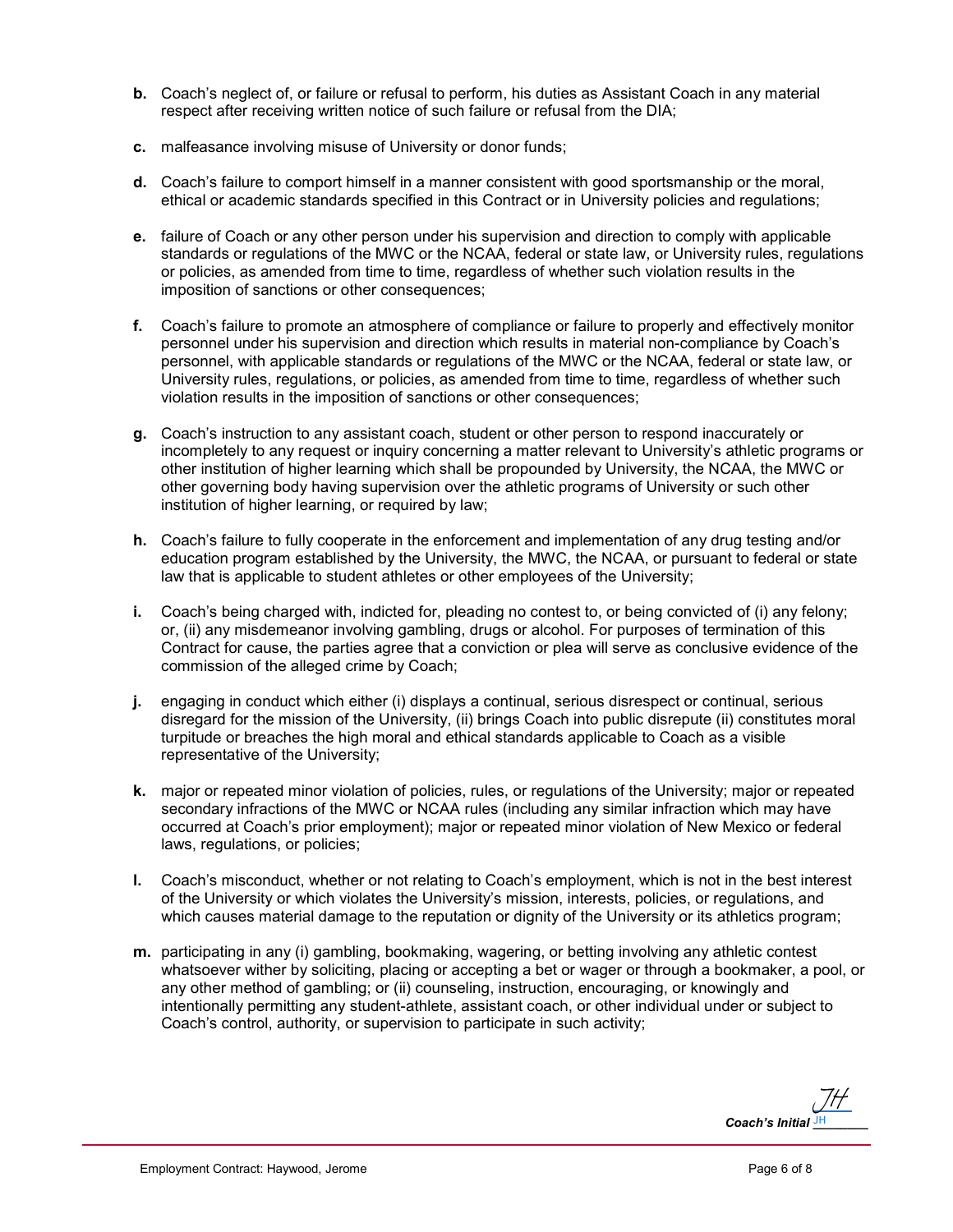- **n.** failure to report promptly to the DIA in writing any violations or potential violations known to Coach of University Rules including, but not limited to, those by Coach, his assistant coaches, student athletes or other persons under the direct control or supervision of Coach;
- **o.** failure to take reasonable steps to ensure the physical and mental wellbeing of student athletes on the Football team;
- **p.** willful or grossly negligent conduct injurious to the University's Intercollegiate Football Program or the University;
- **q.** any other reason violation of policies of the University or its Athletics Department.

If this Contract is terminated for cause, the University shall have no further liability except for base salary and fringe benefits accrued to the date of termination.

Nothing in this Section shall prevent, limit or otherwise interfere with the University's right to terminate the services of the Coach without cause at any time subject to the provisions of Section 12 herein. Coach expressly agrees that nothing in this agreement creates any expectancy of or property interest in continued employment and no University Administrative Policy addressing or governing progressive discipline, discharge or the appeal process for discharge shall be applicable to Coach.

**12. Termination by Request of Coach:** Coach may terminate this Contract at any time upon written notice to the DIA. In the event that Coach terminates this Contract pursuant to this Section, the University shall have no further liability except for base salary and benefits accrued to the date of termination.

Coach understands and agrees that termination of this Contract pursuant to this Section prior to the expiration of the Contract Term will cause irreparable harm to the reputation and athletic programs of the University in an amount not capable of precise calculation or quantification. Therefore, if Coach terminates this Agreement during the Contract Term, Coach agrees to pay to the University as liquidated damages, and not as a penalty, **fifty percent (50%)** of his base salary for the remainder of the Contract Term, within sixty (60 days of such termination.

Liquidated damages may be modified to a lesser amount at the discretion of the DIA, with approval of the University President.

- **13. Contract Non-Renewal:** Coach expressly agrees that there exists no expectancy of renewal of this Contract beyond the term stated in Section 2 herein. Coach also expressly agrees that no notice that this Contract will not be renewed is required. Coach understands that this provision contradicts UAP 3240, Contract Employees, and expressly agrees that no notice is required. The obligations of the University and Coach pursuant to this Contract shall terminate with his termination or the end of the Contract Term, whichever occurs first.
- **14. Termination by Disability or Death**: It is expressly understood and agreed that this is a personal service agreement between the parties and that in the event of the incapacity of Coach to the degree that he is rendered incapable of performing the obligations and duties contained in this Contract for a period of more than ninety (90) consecutive days, as certified by two (2) physicians selected or approved by the University, or his untimely demise, this Contract shall terminate and the University shall have no further financial or other obligation whosoever hereunder except to pay Coach his base salary and benefits accrued to the date of termination.
- **15. Complete Employment Contract:** This Employment Contract and any Exhibits attached hereto and incorporated herein by reference, constitute the final and complete agreement between the parties. Any amendments or further addenda, hereafter agreed to by both parties, shall be in writing and executed with the same formality. All prior and contemporaneous negotiations and agreements pertaining to Coach's employment by the University are deemed incorporated into this Contract and such documents and